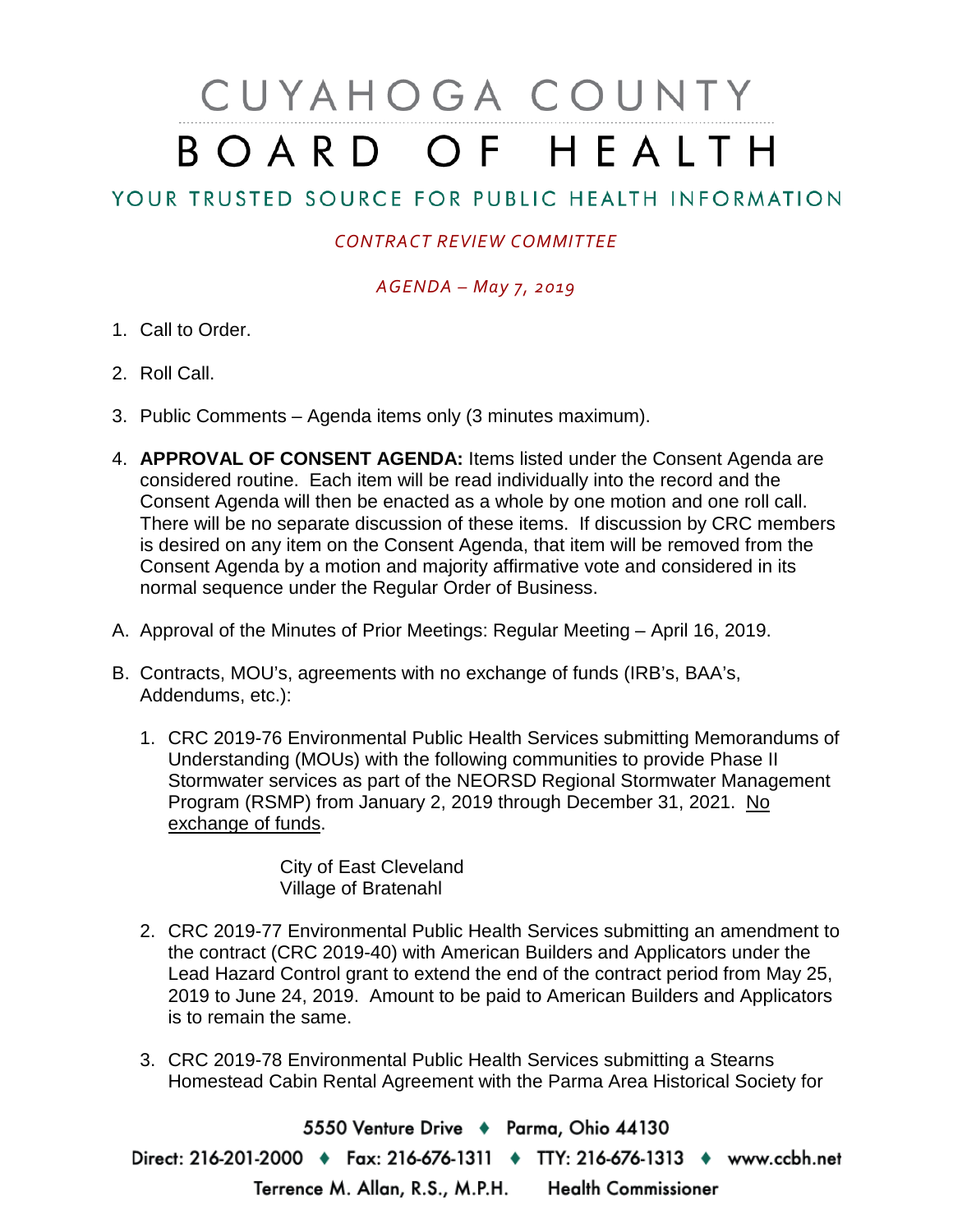facility use on May 12, 2019 for a CCBH Bhutanese Workshop. No exchange of funds.

4. CRC 2019-79 Administration Services submitting an addendum to the contract (CRC 2018-156) with Compass Consulting Services, LLC to extend the end of the contract period from May 31, 2019 to July 31, 2019. Amount to be paid to Compass Consulting Services, LLC is to remain the same.

#### 5. **CONTRACTS AND AWARDS:**

- A. Tabled Items
	- 1. CRC 2018-100 7208 Broadview Rd. Parma, Ohio 44134
	- 2. CRC 2018-123 7454 Bronson Rd. Olmsted Township, Ohio 44138
	- 3. CRC 2018-160 27912 Pergl Rd. Solon, Ohio 44139
	- 4. CRC 2018-161 27605 Pergl Rd. Glenwillow, Ohio 44139
	- 5. CRC 2018-162 6845 Richmond Rd. Glenwillow, Ohio 44139
- B. New Items For Review
	- 1. Bid/Quote Openings ≥ \$25,000.00
		- a. CRC 2019-80 1298-1300 E. 134th St. East Cleveland, Ohio 44112
		- b. CRC 2019-81 4417 E 131st St. Garfield Heights, Ohio 44125
	- 2. Bid/Quote Openings < \$25,000.00

5550 Venture Drive → Parma, Ohio 44130

Direct: 216-201-2000 ♦ Fax: 216-676-1311 ♦ TTY: 216-676-1313 ♦ www.ccbh.net

Terrence M. Allan, R.S., M.P.H.

**Health Commissioner**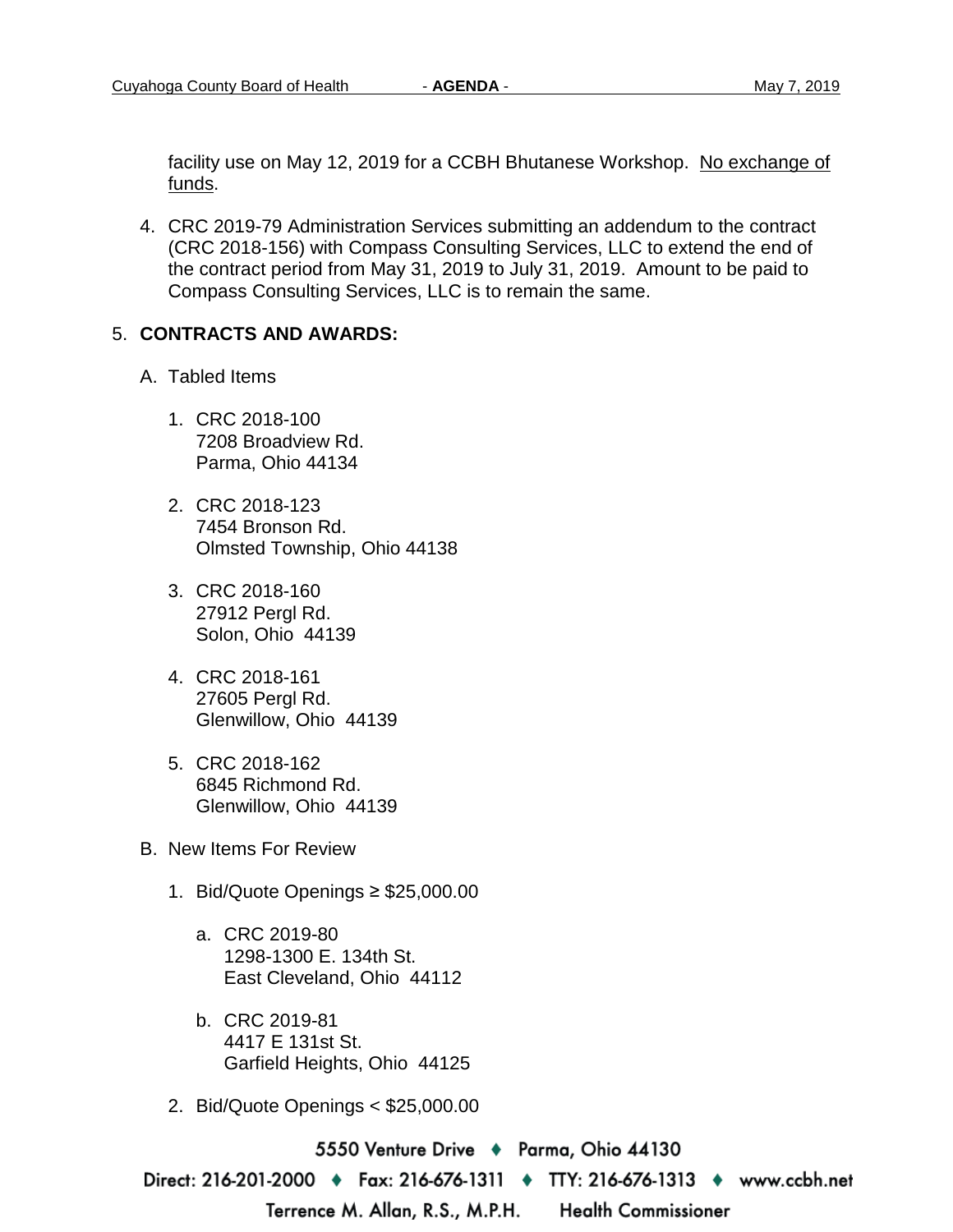*Lead Program* 

- a. CRC 2019-82 1454 E 195<sup>th</sup> St. Euclid, Ohio 44117
- b. CRC 2019-83 3690 Ingleside Rd. Shaker Heights, Ohio 44122
- c. CRC 2019-84 14009 Northfield East Cleveland, Ohio 44112
- d. CRC 2019-85 1861 Penrose Ave. East Cleveland, Ohio 44112
- e. CRC 2019-86 4241 Stilmore Rd. South Euclid, Ohio 44121

*Environmental Health Services* 

- a. CRC 2019-87 Mosquito Larvacide RFQ 2019-02
- 3. Expenditures: Contracts < \$25,000.00
	- a. CRC 2019-88 Environmental Public Health Services submitting an amendment to the contract with Bull Construction Services, LLC (CRC 2018-113) under the Water Pollution Control Loan Fund grant to increase the amount to be paid to Bull Construction from \$5,045.00 to \$6,245.00.

Purpose: To complete additional work found during project completion.

Funding Source: 100% reimbursable through the Water Pollution Control Loan Fund

b. CRC 2019-89 Prevention and Wellness Services submitting an addendum to the contract (2018-116 & 2015-151 & 2019-4 & 2019-64) with Heidi Harris, MSN, CNP to increase the amount paid to Heidi Harris from \$12,000.00 to \$15,000.00.

Purpose: To serve as the Certified Nurse Practitioner for the Cuyahoga County Board of Health Family Planning Clinic.

5550 Venture Drive → Parma, Ohio 44130 Direct: 216-201-2000 ♦ Fax: 216-676-1311 ♦ TTY: 216-676-1313 ♦ www.ccbh.net Terrence M. Allan, R.S., M.P.H. **Health Commissioner**